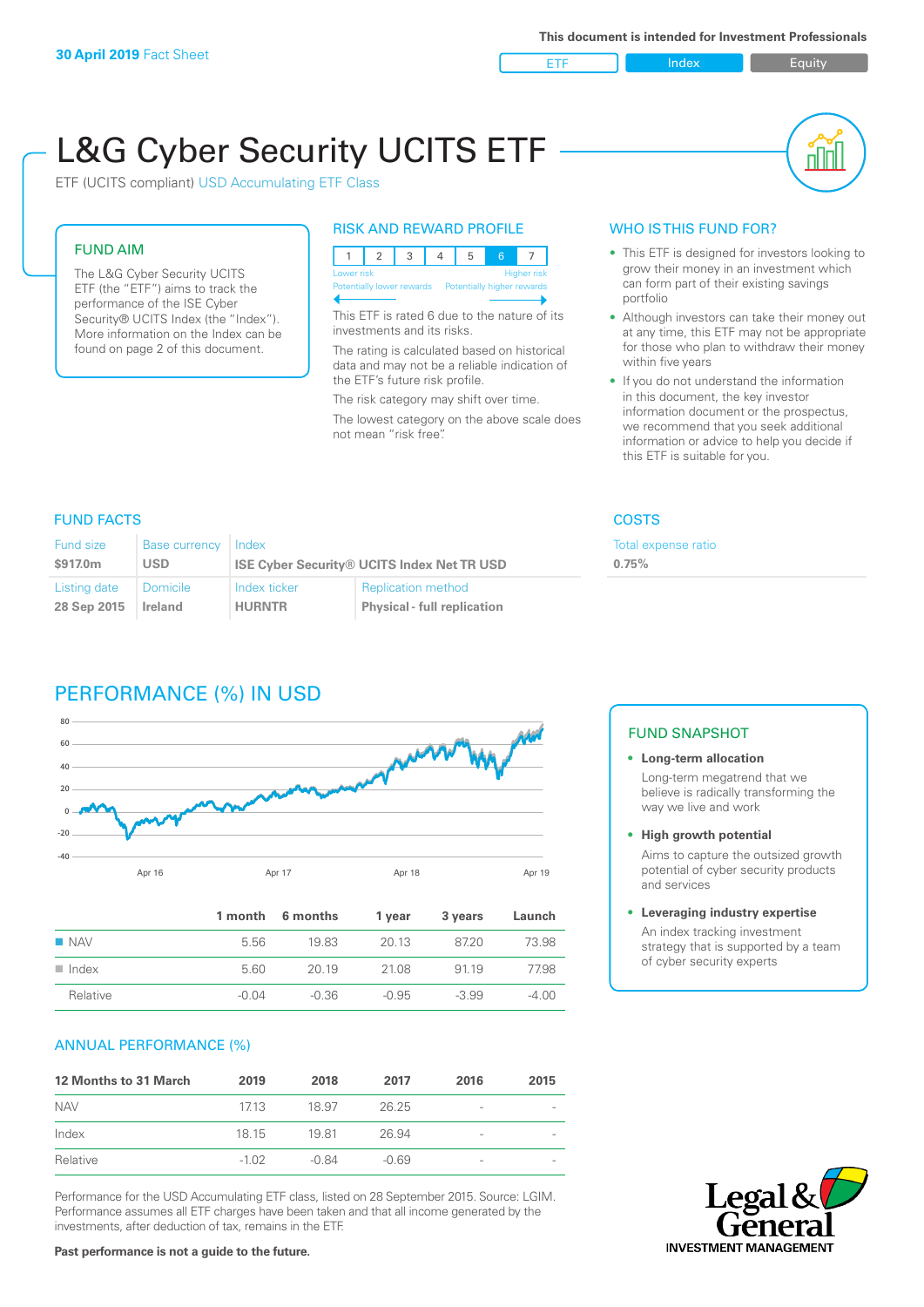# L&G Cyber Security UCITS ETF

# INDEX BREAKDOWN

The breakdowns below relate to the Index. The ETF's portfolio may deviate from the below. All data source LGIM unless otherwise stated. Totals may not sum to 100% due to rounding.

| <b>SECTOR (%)</b>          |      | <b>CURRENCY (%)</b> |      |
|----------------------------|------|---------------------|------|
| Information Technology     | 94.0 | <b>USD</b>          | 79.4 |
| $\blacksquare$ Industrials | 6.0  | ■ GBP               | 7.3  |
|                            |      | <b>JPY</b>          | 5.9  |
|                            |      | <b>KRW</b>          | 3.2  |
|                            |      | $\blacksquare$ SEK  | 3.0  |
|                            |      | <b>EUR</b>          | 1.2  |
|                            |      |                     |      |





#### TOP 10 CONSTITUENTS (%)

| The KeyW Holding Corporation | 37  |
|------------------------------|-----|
| Sophos Group                 | 3.5 |
| Ahnl ah                      | 3.2 |
| Akamai Technologies          | 32  |
| Fortinet                     | 3.2 |
| Splunk                       | 3.2 |
| Qualys                       | 32  |
| Cyberark                     | 3.1 |
| Rapid7                       | 3.1 |
| Secureworks                  | 31  |
|                              |     |

#### INDEX DESCRIPTION

The Index aims to track the performance of a basket of stocks of companies that are actively engaged in providing cyber security technology and services.

The Index is comprised of companies which are publically traded on various stock exchanges around the world that generate a material proportion of their revenues from the cyber security industry. The industry is deemed to be comprised of companies in the following two subsectors: (1) Infrastructure Providers that develop hardware and software for safeguarding internal and external access to files, websites and networks; and (2) Service Providers that provide consulting and secure cyber-based services.

A company is only eligible for inclusion in the Index if it is of a sufficient size (determined by reference to the total market value of its shares) and it is sufficiently "liquid" (a measure of how actively its shares are traded on a daily basis).

Within the Index, the weights allocated to the Infrastructure Provider and Service Provider subsectors are determined by reference to the relative size of each sector (i.e. the total market value of the shares of all companies within each subsector). Initially, the companies are equally weighted within each subsector. However, an adjustment to the weights is made if any company falls short of a liquidity test that is applied to each company individually.

### INVESTMENT MANAGER

GO ETF Solutions LLP is the investment manager for each of the exchange traded funds (ETFs) issued by Legal & General UCITS ETF Plc and is responsible for the day-to-day investment management decisions for this ETF. The team is highly experienced with respect to all aspects relating to the management of an ETF portfolio, including collateral management, OTC swap trading, adherence to UCITS regulations and counterparty exposure and monitoring.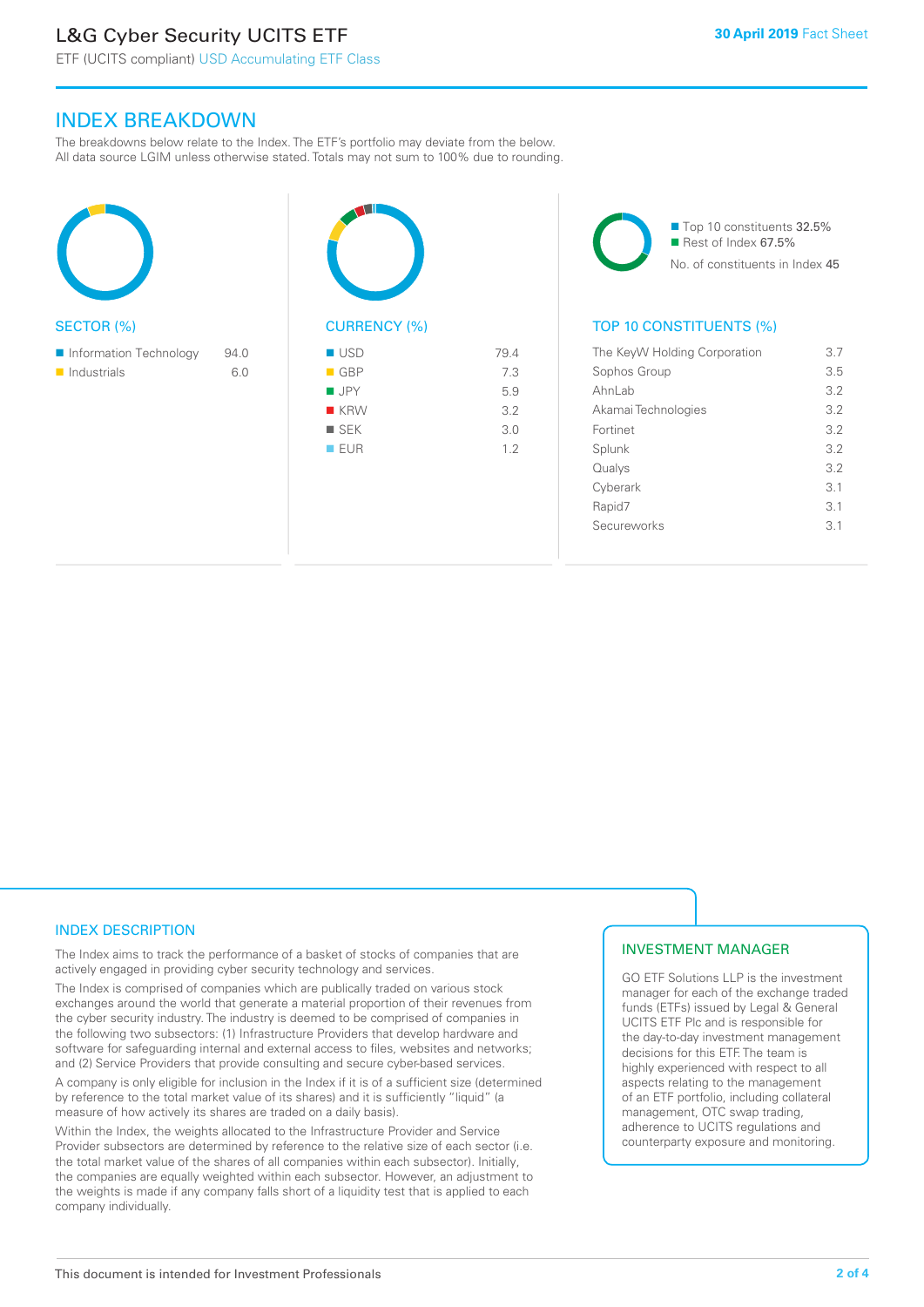# L&G Cyber Security UCITS ETF

ETF (UCITS compliant) USD Accumulating ETF Class

#### KEY RISKS

- The value of an investment and any income taken from it is not guaranteed and can go down as well as up. You may not get back the amount you originally invested.
- An investment in the ETF involves a significant degree of risk. Any decision to invest should be based on the information contained in the relevant prospectus. Prospective investors should obtain their own independent accounting, tax and legal advice and should consult their own professional advisers to ascertain the suitability of the ETF as an investment.
- The value of the shares in the ETF is directly affected by increases and decreases in the value of the Index. Accordingly the value of a share in the ETF may go up or down and a shareholder may lose some or the entire amount invested.
- The ETF's ability to closely track the Index will be affected by its ability to purchase and/or sell the Index constituents and any legal or regulatory restrictions or disruptions affecting them.
- The ETF's ability to closely track the Index will also be affected by transaction costs and taxes incurred when adjusting its investment portfolio generally and/ or to mirror any periodic adjustments to the constituents of the Index. There can be no certainty that ETF shares can always be bought or sold on a stock exchange or that the market price at which the ETF shares may be traded on a stock exchange will reflect the performance of the Index.
- The ETF is subject to the risk that third party service providers (such as a bank entering into swaps with the ETF or the ETF's depositary) may go bankrupt or fail to pay money due to the ETF or return property belonging to the ETF.
- As the Index includes micro, small and medium-sized publicly traded companies, the ETF is subject to the risk that such companies may be more vulnerable to adverse business or economic events and greater and more unpredictable price changes than larger companies or the stock market as a whole.
- The ETF is subject to the risks associated with technology-focused companies and are particularly vulnerable to rapid developments in technology (which may leave their products out-of-date), government regulation and competition from domestic and foreign competitors who may have lower production costs. Such companies may also have difficulties establishing and maintaining patents, copyrights, trademarks and trade secrets relating to their products which could negatively affect their value.

For more in[form](https://www.lgimetf.com/)ation, please refer to the key investor information document on our website Ø

#### TRADING INFORMATION

| <b>Exchange</b>           | <b>Currency ISIN</b> |              | <b>SEDOL</b>   | <b>Ticker</b> | <b>Bloomberg</b> |
|---------------------------|----------------------|--------------|----------------|---------------|------------------|
| London Stock Exchange USD |                      | IE00BYPLS672 | <b>BYPLS67</b> | USPY          | USPY IN          |
| London Stock Exchange GBP |                      | IE00BYPLS672 | BYRGP36        | <b>ISPY</b>   | <b>ISPY IN</b>   |
| Borsa Italiana            | EUR                  | IE00BYPLS672 | <b>BYV7098</b> | <b>ISPY</b>   | <b>ISPY IM</b>   |
| Deutsche Börse            | EUR                  | DE000A14ZT85 | <b>BYN2022</b> | USPY          | <b>USPY GY</b>   |
| <b>SIX Swiss Exchange</b> | CHF                  | IE00BYPLS672 | <b>RYSXHT6</b> | <b>ISPY</b>   | <b>ISPY SW</b>   |
| <b>NYSE Euronext</b>      | <b>FUR</b>           | IE00BYPLS672 | BF33SD9        | <b>ISPY</b>   | <b>ISPY NA</b>   |

The currency shown is the trading currency of the listing.



#### SPOTLIGHT ON LEGAL & GENERAL INVESTMENT MANAGEMENT

We are one of Europe's largest asset managers and a major global investor, with assets under management of £1,015.50 billion (as at 31 December 2018). We work with a wide range of global clients, including pension schemes, sovereign wealth funds, fund distributors and retail investors.

The AUM disclosed aggregates the assets managed by LGIM in the UK, LGIMA in the US and LGIM Asia in Hong Kong. The AUM includes the value of securities and derivatives positions.

#### COUNTRY REGISTRATION



#### TO FIND OUT MORE



#### **Index Disclaimer**

Nasdaq, Inc. and its respective affiliates do not guarantee the accuracy and/or the completeness of the ISE Cyber Security® UCITS Index (the "Index") or any data included therein and Nasdaq, Inc. and its respective affiliates shall have no liability for any errors, omissions, or interruptions therein. Nasdaq, Inc. and its respective affiliates make no warranty, express or implied, as to results to be obtained by the adviser, owners of the ETF, or any other person or entity from the use of the Index or any data included therein. Nasdaq, Inc. and its respective affiliates make no express or implied warranties, and expressly disclaim all warranties, of merchantability or fitness for a particular purpose or use with respect to the Index or any data included therein. Without limiting any of the foregoing, in no event shall Nasdaq, Inc. or its respective affiliates have any liability for any lost profits or indirect, punitive, special or consequential damages or losses, even if notified of the possibility of such damages.